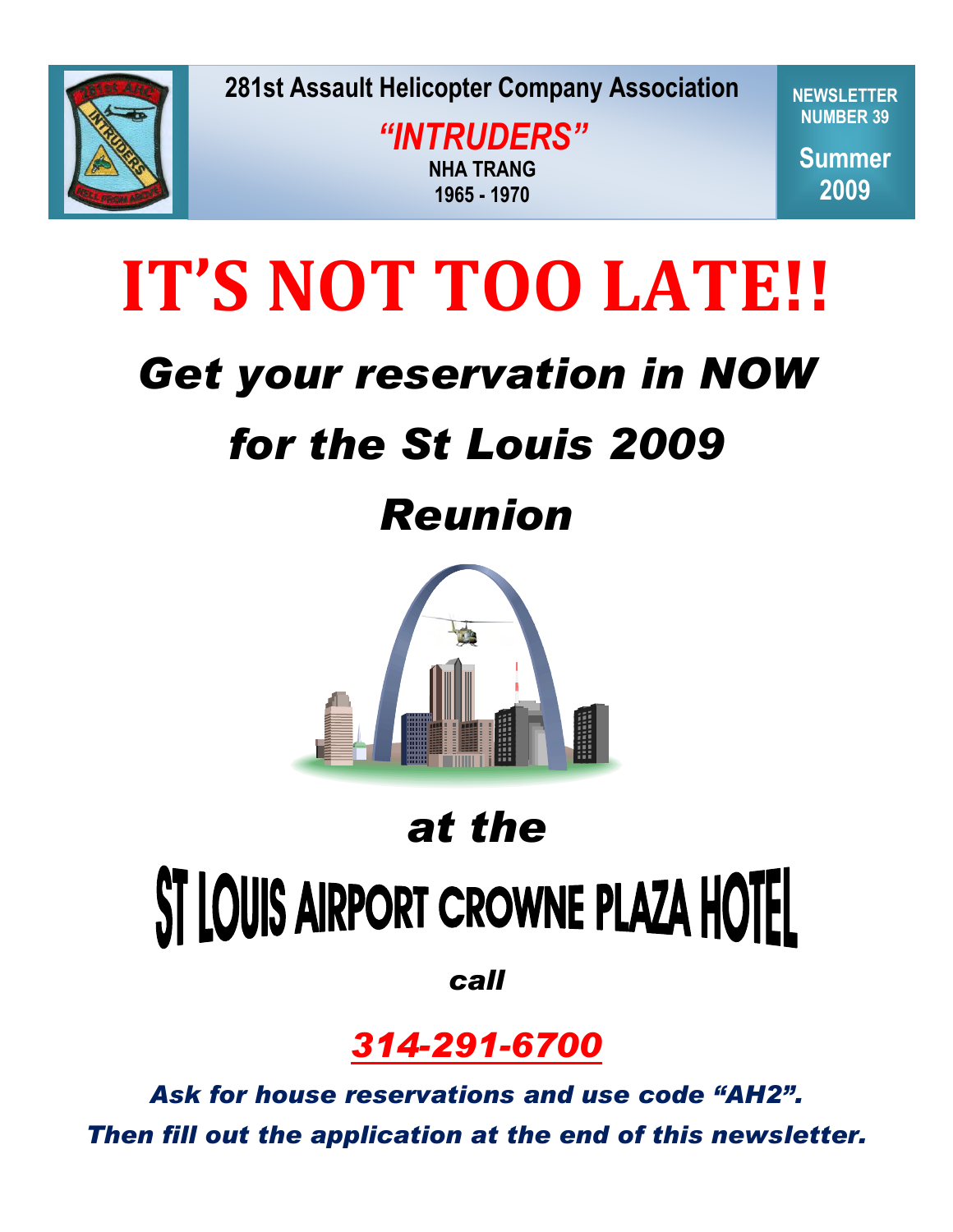#### *The VP Speaks…..*

#### **MOM'S MEMORIES**

ast week I had to go to the post office to re-Last week I had to go to the post office to re-<br>
Lastock my stamp supply. The rate had gone up and I needed more stamps. I was pleasantly surprised to see that they had "Purple Heart" stamps in the new rate. I really like posting with the Purple Hearts to help remember all who were wounded or killed in battle. I also noticed that they had a new 44 cent stamp honoring Bob Hope. I bought some of those also, as I remembered his theme song "Thanks for the Memories". I did not get to see the Bob Hope show during my year in Viet Nam, but was there when Martha Raye came to be flown out to the Special Forces camps to visit her "boys". She signed her name on the helicopter in the brightest red lipstick I had ever seen. And, just to keep this memories thing going, I am reminded of the #1 hit from the Broadway Musical "CATS" which was titled "Memories" sung by Betty Lynn Buckley who was one of my old girl friends back in the TCU days. Everybody take a few minutes here and hum a few lines of Memories, guarantied it will make you feel good.

The memories came flooding back last month when a group of us went to the VA Hospital in Fayetteville, NC to visit Fred Funk. For many years Fred was one of those "Special Ops" guys, who Lee Brewer thinks spent about 3 to 4 years in Viet Nam before flight school. Fred was also one of the guys who taught Jim Baker and many others how to fly the  $281<sup>st</sup>$  way once they arrived in country. Fred was flying Lee Brewer back from the hospital after he had recovered from his Purple Heart when, as Lee tells it, "all of a sudden it became very quiet" in the back of the helicopter Fred was flying. He landed the bird in a rice paddy with no engine and the front skids resting on the dike, so that they could get out without getting their boots wet. I went in with my recovery team to rig the helicopter to be lifted out. I took some pictures of us on the ground getting the helicopter ready.

We are not sure Fred had any of those memories left, even after seeing the pictures. I had put together a whole picture book with the hope that it would light a spark somewhere in Fred's memories. Now, Norm would tell us that we all should live a good, honorable life so that as we get older we can think back and be able to enjoy the memories a second and third time. There is also an old saying going around that "the older I get, the better I was".

Lesson in the story: Don't wait to share those memories. Anything can happen in a very short period of time. If you have someone to see, or someone to tell about a special memory, plan on doing it now. Don't wait till next year's reunion, it just may be too late. All seven of us that went to Fayetteville were not sure if Fred remembered or not, but we sure did. It did all seven of us a world of good knowing we spent the afternoon with Fred, and left pictures taped to the wall in his room, hoping a light will come on, even for just a flickering second, that he will have the memory of a group of brothers who lived together in a far away place, at a difficult time, and shared their love of flying and of each other.

Come to St. Louis and be a part of sharing memories, I'll plan of seeing you there, just help me remember your name if my memories have "gone south".

> *Jim "MOM" Torbert Vice President*

#### *The word from the SM@L...*

 $\blacksquare$  his is just a quick update on the status of the This is just a quick update on the status of the<br>Executive Board (EB) Election process for 2009. The nominations and declarations period closed with only four (4) Intruders nominated **(and able/willing to serve)** for the three (3) EB positions open this year (VP, Secretary, and JM@L). Jeff Murray agreed to serve another two (2) year term as our Secretary. (He already has "emeritus" status and says he is now going for the Guinness World Record or was it he was just going out for some Guinness.) And Frank Becker "volunteered" again (some guys just never learn) for the JM@L.

As for the VP position, this year the membership will get to decide. It was great to see we still have two (2) fellow Intruders who are ready, willing, and able to make the three (3) year commitment for this most important of EB jobs. The VP candidates for the 2009 EB Election are **Jim Baker**, a member of the Rat Pack from the "class of 69", and **Ken Smith**, a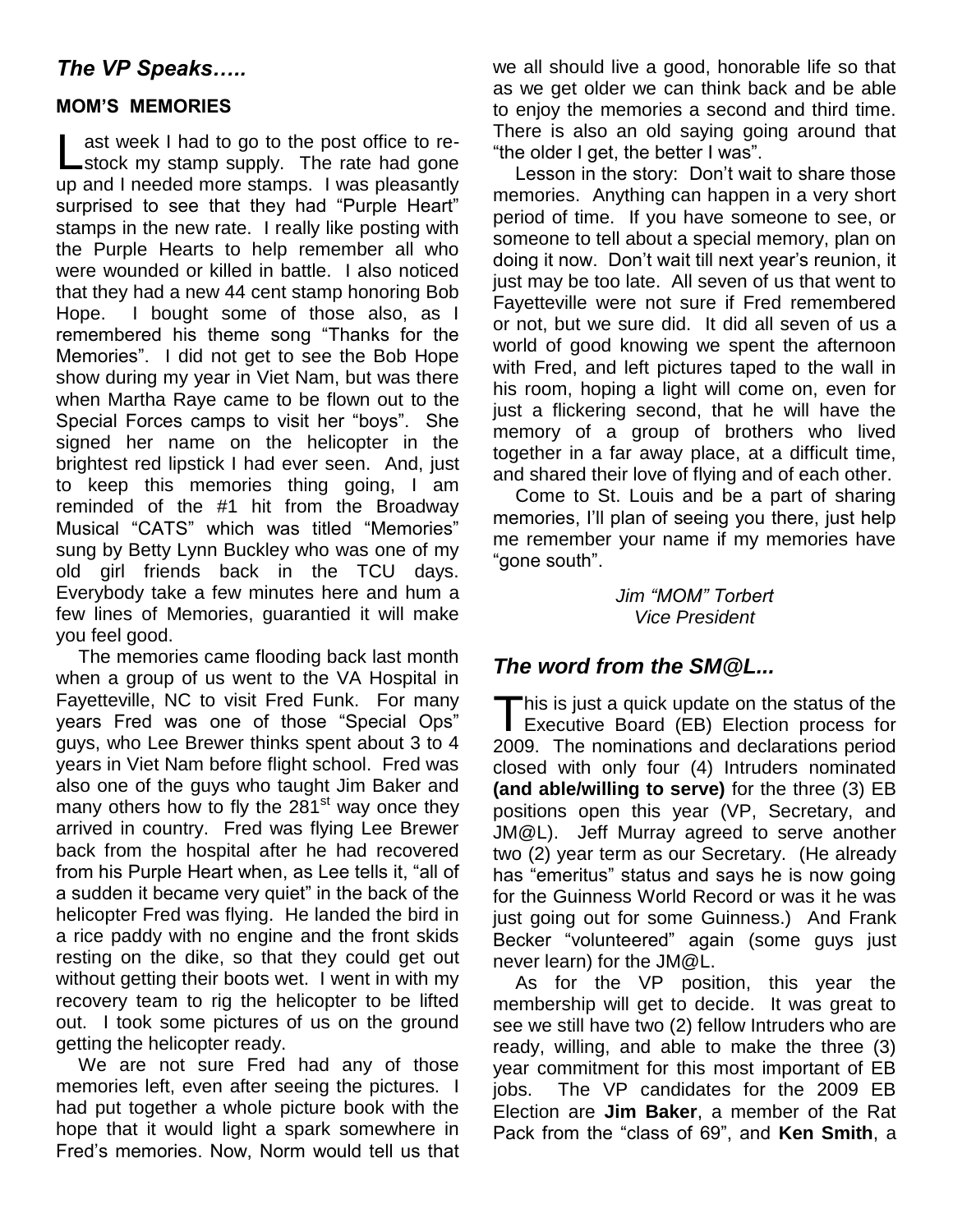Bandit from the "class of '68 and our current Senior Member @ Large.

All Life and current Regular members are asked to cast their vote for either Ken or Jim by completing the **"Official Ballot"** attached to this Newsletter, and mailing that ballot to me at the address printed on the ballot **"Not Later Than" (NLT) 15 July 2009.** 

All the completed ballots will be tabulated and the Election results certified by the Elections Committee prior to the Association General Membership Meeting (GMM) in St. Louis on Saturday (August  $1<sup>st</sup>$ ) of Reunion Week.

If you want to be among the first to know the results and congratulate **(or motivate)** the new EB members, you are just going to have to take an hour off from the festivities on your **R & R in Australia** and attend the **2009 GMM**. If you haven't already done so ....now is the time to make those reunion reservations at the Crown Plaza – St. Louis Airport. **2009 R & R in Australia – "It's the Hottest Ticket in Town" – Be There!!** 

*Ken Smith Senior Member at Large* 

#### *Our "connoisseur" Scribe says….*

#### **WINE**

**W** ine is one of the oldest mysteries of life.<br>
We wine is mentioned prominently in the Bible  $V$  Wine is mentioned prominently in the Bible in more than one place. In fact wine dominates a lot of Bible stories. There are more varieties of wine than there are varieties of humans. Going to the wine store and trying to decipher a wine label is like reading Hieroglyphics to me but then I have simple tastes.

Thanks to Mom Torbert I have learned to become a bit more discerning, even though he is the one who introduced me to Charles Shaw, other wise known as 2 Buck Chuck, which as near as I can tell is only available at Trader Joe's and the only Trader Joe's I can find is in St. Louis, so I tend to buy a few cases every year. 2 Buck Chuck only comes in a few varietals so discerning between bottles is easy.

Why am I writing about wine in an aviation company's newsletter you ask? Well, Mom Torbert (that guy again) has put together a wine tasting trip for our reunion. If you have never been to one this is your chance to come and (1) maybe learn something, or (2) get some culture, or (3) drink a lot and pretend it is an educational experience.

So when you get to the registration desk sign up, there should be a goodly percentage of us coming along for moral support if you feel funny about participating in such a banal event, one not nearly as St. Louis-Like as a trip to the Budweiser plant. Anything that can educate this bunch has to be a good thing and besides, it's a chance to drink and tell your spouse you are getting smart.

Remember, wine is good for the heart.

*Jeff Murray Secretary* 

#### *The Chaplain's Corner….*

t's that time of year when the big push is on for I's that time of year when the big push is on for<br>everyone to come and join in the camaraderie at the annual reunion. It has been a little over 40 years since I left the Intruder pad to begin my journey to Cam Rhan Bay and then on home to New Florence with a few stops in between.

Most of us put on our macho faces and pretended to be elated to be leaving the 281<sup>st</sup>. Unless I miss my guess a lot of you were just like me and were a little sad to be leaving the good friends we had made while serving with the  $281<sup>st</sup>$ . The morning we left we only got to say goodbye to the crew members who flew us to Dong Ba Tin because everyone else had left Nha Trang on "business as usual" earlier in the day.

I remember watching the final episode of M.A.S.H. on TV with tears in my eyes because they were saying their goodbyes to one another. We never really got to do that in the same way they did. I'm wondering if any of you feel the same way I did?

How many times over the years I had wished I had gotten home addresses so that I could contact the friends I had made that year in Vietnam! Now through the Internet I have been able to accomplish what I could only wish for all those years.

If you are sorry that you didn't get to say goodbye to some great guys years ago when your DEROS came up, then meet us in St. Louis and renew those friendships. You may even shed a tear as you have to depart St. Louis at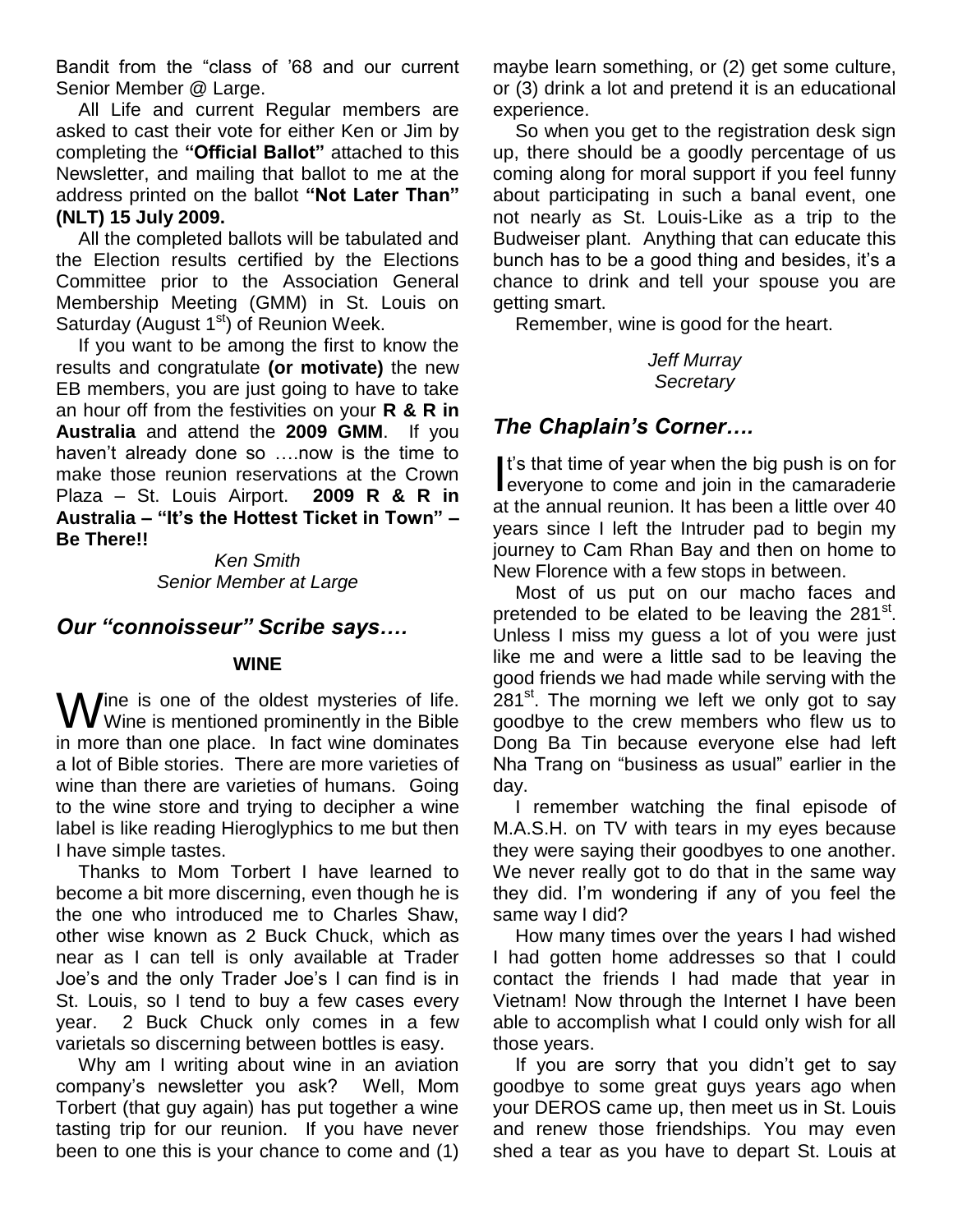the end of the reunion. The great thing to remember, though, there is always the next reunion to see your buddies again.

> *Norm Kaufman 281st AHC Assn. Chaplain*

#### **†** *In Memoriam* **†**

**Michael (Mike) McKenzie**  Rat Pack CE/DG 1967 Passed away in May 2009 *(see tribute in Notes and Comments)* 

#### **†**

#### *And now the JM@L....*

 $\Lambda$  bout seven weeks ago while I was deleting A bout seven weeks ago while I was deleting<br>all my emails offering special travel deals to Hawaii, I remembered that I hadn't checked in with our Intruder in Hawaii (Jerry Stanfield) to see if he was going to be in attendance at this year's reunion and once again handle the job of "Designated Reunion Photographer". Well, Jerry's health is still holding fine after his surgery and he's looking forward to giving it another go at this year's reunion.

Jerry also said that at last year's reunion one of the EB members asked him about giving a class on video taping Veteran's Histories for the Veteran's History Project at the Library of Congress (LOC) and did we want him to bring along the equipment for the class. Unable to find out who put the bug in Jerry's ear I emailed MOM about the subject and he said he had heard about the project and thought the class would be a good idea and that I should cast it upon the EB waters with his recommendation to see if it floats.

Checking further with Jerry I've obtained a web address which explains in detail the project [http://www.loc.gov/vets/.](http://www.loc.gov/vets/) The Veteran's History Project (VHP) collects and preserves the remembrances of American war veterans and civilians who supported them. These collections of first-hand accounts are archived in the American Folklife Center at the Library of Congress for use by researchers and to serve as an inspiration for generations to come.

The seminar that Jerry will give does not lend itself to a large number of participants (5 or 6 at the most) and is definitely "hands on"; but, if more people are really interested he is willing to do additional classes. I think the Board Room we have for the entire reunion but use only once for the annual EB Meeting should work nicely as the classroom and if no one shows an interest in participating we are "none the worse for wear" (or fill in your own cliché`).

Class "Sign-up Sheets" will be available at the Reunion Registration desk. Sessions will be scheduled during Reunion "Open Time" and to accommodate participants and Jerry. (While the project is an important one we don't want to wear him out.) I've told Jerry to plan on bringing his equipment with him and doing at least one class. He is gearing up to do exactly that. Jerry's class does not deal with the paperwork necessary to satisfy the LOC Project requirements (that's on the above website link). It does deal with how to make a quality history recording.

While all Intruders are welcome it is expected that they will have copied and familiarized themselves with the VHP Field Kit found on the Project website at

[http://www.loc.gov/vets/pdf/fieldkit-2008.pdf.](http://www.loc.gov/vets/pdf/fieldkit-2008.pdf)

This will give you a very good idea what you are getting yourself into. It includes all of your responsibilities, forms, dos and don'ts, types of equipment and how to actually conduct and preserve the interview. Please bring a copy of the field kit information to the seminar if possible. (Limited copies will be available for those who need to keep their baggage weight down to avoid those ridiculous airline "overweight" fees.)

The seminar/class will deal mostly with equipment: cameras, lights, tripods and microphones. Also discussed will be the physical interview environment and how to control it and the process. At the end of the seminar a mock interview will be conducted hitting the high points. This is an important project and we look forward to hearing your thoughts and sharing information with you.

#### *Ed Haas Junior Member @ Large Jerry Stanfield – "281st AHC Audio Visual Guru"*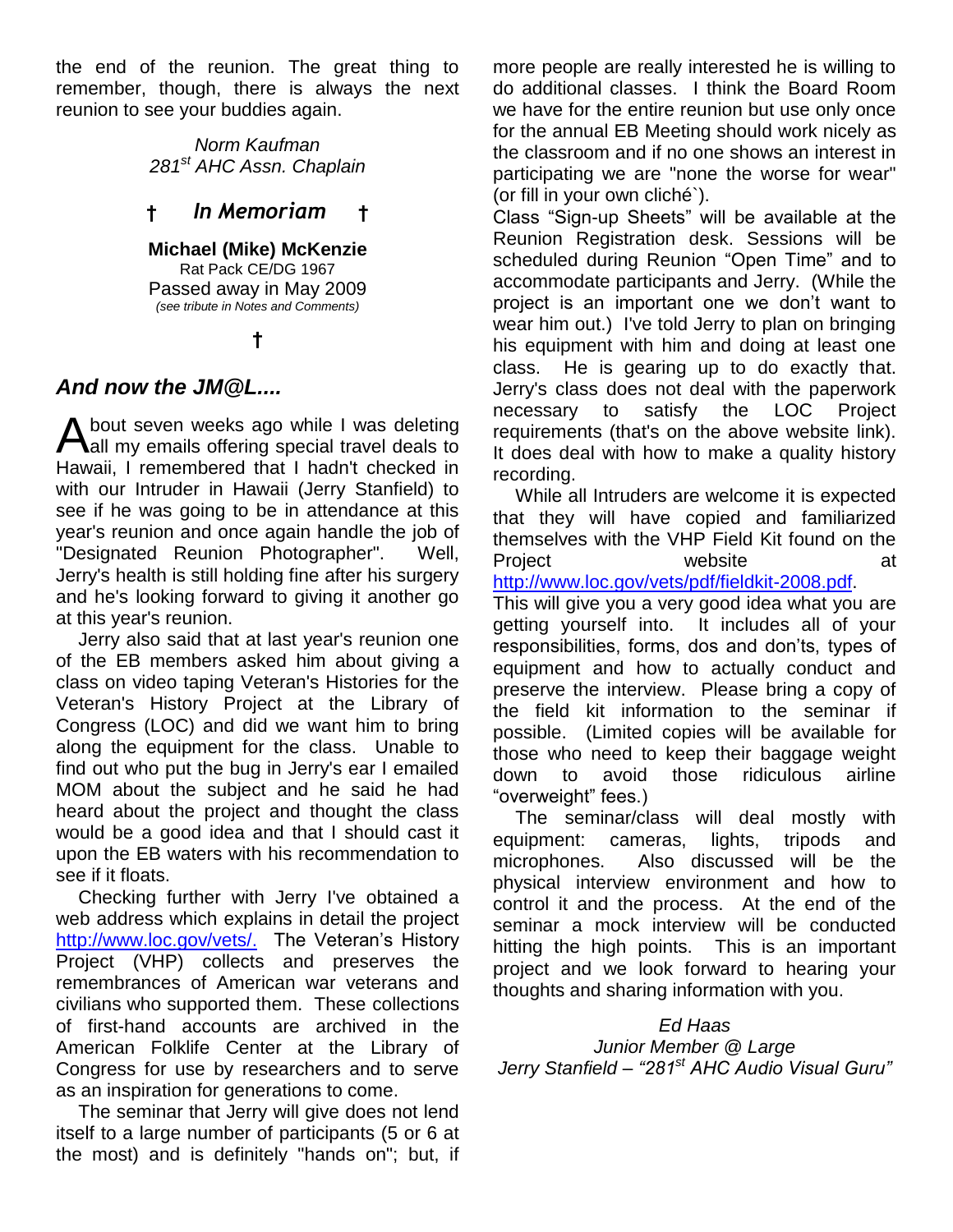#### *Reunion and Remembrance ….*

Our remembrance program has slowed down<br>Oover the past few years and the upcoming Jover the past few years and the upcoming reunion offers us an opportunity to jump start it.

Currently, Gary Stagman is working on a project that would identify the surviving crew members of the crash that killed [SPC E-5 Paul](http://www.281st.com/281Remembrance/remem_html/kia-mia/lambertson.htm)  [Bruce Lambertson](http://www.281st.com/281Remembrance/remem_html/kia-mia/lambertson.htm)and [SPC E-5 Arthur Gerald](http://www.281st.com/281Remembrance/remem_html/kia-mia/qualls.htm)  [Qualls](http://www.281st.com/281Remembrance/remem_html/kia-mia/qualls.htm) on 20 May 1970. What Gary has learned so far is that the AC was a  $281<sup>st</sup>$  WO1 who, along with the co-pilot, a Captain from the Field forces HQ, was med evacuated. We are trying to ID the WO and locate him. If you have any information about the crash please contact Gary.

Please bring your memorabilia and your photo albums to the reunion and we promise not to publish any incriminating photos in the newsletter. We still have some blank spots in our remembrance records and we can use your help.

If you would like to serve on the committee or be the committee chair please let me know. We need help.

> *Jack Mayhew Remembrance Committee Chairman*

#### *The Membership man….*

n nine years we have risen to member **# 357** ! In nine years we have risen to member  $# 357!$ <br>I am waiting for three more applications to come in. This year 2009 dues have come in very slow. If it wasn't for them being included with the reunion registration it would be worse. It could also be better too.

Now it's time to get the 2010 dues out of the way, that way you don't get letters and such from me begging for the dues. *Just joking about the begging.*

The by-laws state that dues could be sent using reunion registration form. Of course the person receiving the reunion registration forms, must keep me up-to-date, then I will have a straight roster of members in good standing, for the voting of Association Officers on the ballots. Thanks!

All *NEW* applications for membership and *RENEWAL DUES* will come to me (unless sent in with reunion registration form) at the address on the membership form**.** If you need a renewal form or application, email me at: [cooter@charter.net](mailto:cooter@charter.net)  You can also get the application off the  $281<sup>st</sup>$  web site at [www.281st.com](http://www.281st.com/) 

> Gary L. Stagman 281<sup>st</sup> AHC Membership Chairman 2525 Reveres Route Granite City, IL 62040-6148

I want to thank everyone that has been sending me their new information to update the master roster, this saves postage and you get your newsletters faster. If for some reason that you do not receive your newsletter by email or snail mail, go to [www.281st.com](http://www.281st.com/) and click on newsletters and you can print it off. PLEASE keep your information on the master roster up to date then you should receive your newsletters as they come out.

Thank you for your continuing support, to the 281st AHC Association!! This allows me the extra time to try to help others thru information to pursue their claims with the VA system, if you send your dues in on time.

The actual dues year is: 1 Aug 2009 to 31 Jul 2010. Next year it will be 1 Aug 2010 to 31 Jul 2011.

Again thank you for your support and have a Very Safe summer and also during the upcoming Holidays…

> *Gary Stagman Membership Chairman*

#### *The Past Prez….*

 have been working on PX items for the have been working on PX items for the reunion and there has been a lot of Reunion Net communication, showing our committee is hard at work. Our registration has topped last years at this time and if everyone would make a couple of phone calls I think we could reach 200 attendees.

Jim Wolfe has again volunteered to help with PX sales but a few more volunteers would be appreciated. Frank and Cheryl Becker have again planned the Thursday evening trip to the Muny Opera which about a dozen of us attended last year.

Looking forward to seeing everyone at LZ St. Louis.

> *Jay Hays Past President and PX Grunt*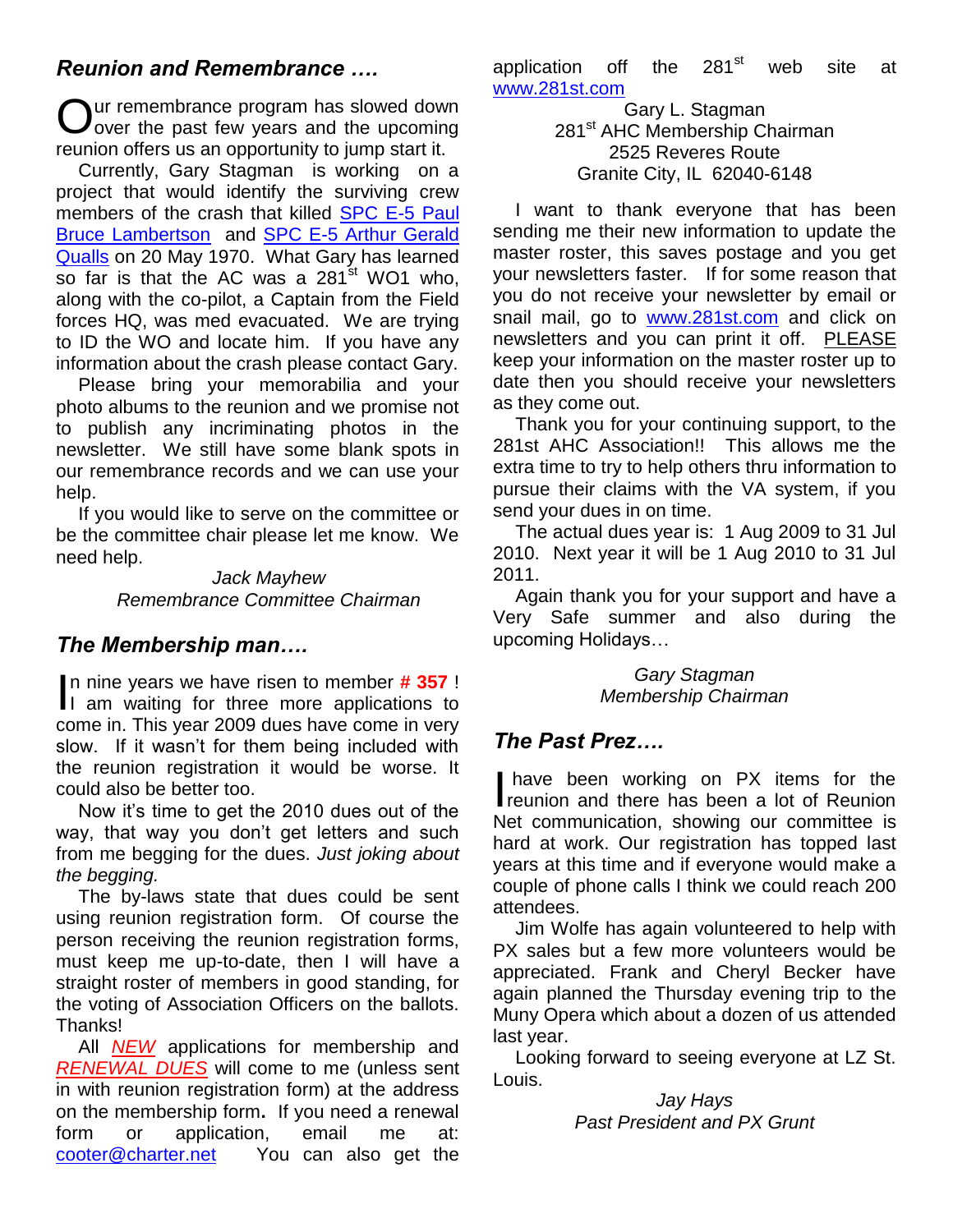#### *On the 6th of May this year, a group of our own came together in Fayetteville, NC to visit Fred Funk, Rat Pack 12 (1968-69)….*



A little mini reunion was held Wednesday in Fayetteville, NC combined with a visit to Fred Funk in the VA Hospital, and we all had just a great time. Lee Brewer and wife drove from Houston to visit her family in Atlanta, and Lee hooked up with MOM Torbert to drive to Fayetteville. We all met for lunch and then visited Fred, which was the main purpose for the whole trip anyway. Pictured in the photos above seated left to right are: Lee Brewer, Fred Funk, and Mom. The North Carolina contingent is standing left to right: Phred Sherrill, Jim Baker, Bain Black, and Walt Pikul. Vic Rose joined us later that evening for dinner at a local steak house and drinks back at the hotel. Fred is confined to the hospital as a

result of several strokes. He has both recognition and memory issues, but seems fine otherwise. For those of us who knew him, he still has that Fred Funk laugh, personality, and mannerisms.

The next morning most of us visited the Airborne and Special Operations Museum and later took a brief ride through Ft. Bragg, where Lee and MOM confessed they remembered very little of what they saw there. I think "old timers" is beginning to slip in. We then decided we had all better get back to where we belonged.

*Jim Baker*

From: Gary Stagman To: HQ\_281AHC@Yahoogroups.com Sent: Fri 5/8/2009

Thank you all of you "Intruders" for taking the time to visit an old friend... This is what it's all about!!!

He's not forgotten either.

From: Dave Dosker To: HQ\_281AHC@Yahoogroups.com Sent: Fri 5/8/2009

Jim,

Thanks for sending this. We had a mini when Justin was deploying to Afganistan. We had intended to visit Fred. However he was in the midst of some serious health issues.

Perhaps we can have another next fall. It sounds like Justin will be returning from Korea in September and deploying back to the 82nd in Afganistan with no stateside break. It all depends on his decision. Will he reup or get out. He completes his 6 yr hitch next June. We'll see. DCD

#### *A tribute to Mike McKenzie, Rat Pack CE and DG…..*

Dear Intruders around the world….

It is with great sadness that I inform you of the death of Michael (Mike) McKenzie who served with us in 1967. In November of 1967 Mike and his close friend Les Paschall joined the 281<sup>st.</sup> for duty as door gunners following a tour of duty as pathfinders with the 101<sup>st</sup> where they were both wounded and decorated for bravery in combat. Les was killed on December 21, 1967 at Polei Klang.

A few weeks later Mike was flying as the DG for Tommy Condrey when they were engaged and shot down as they approached the LZ during the insertion of a ranger company. Tommy was able to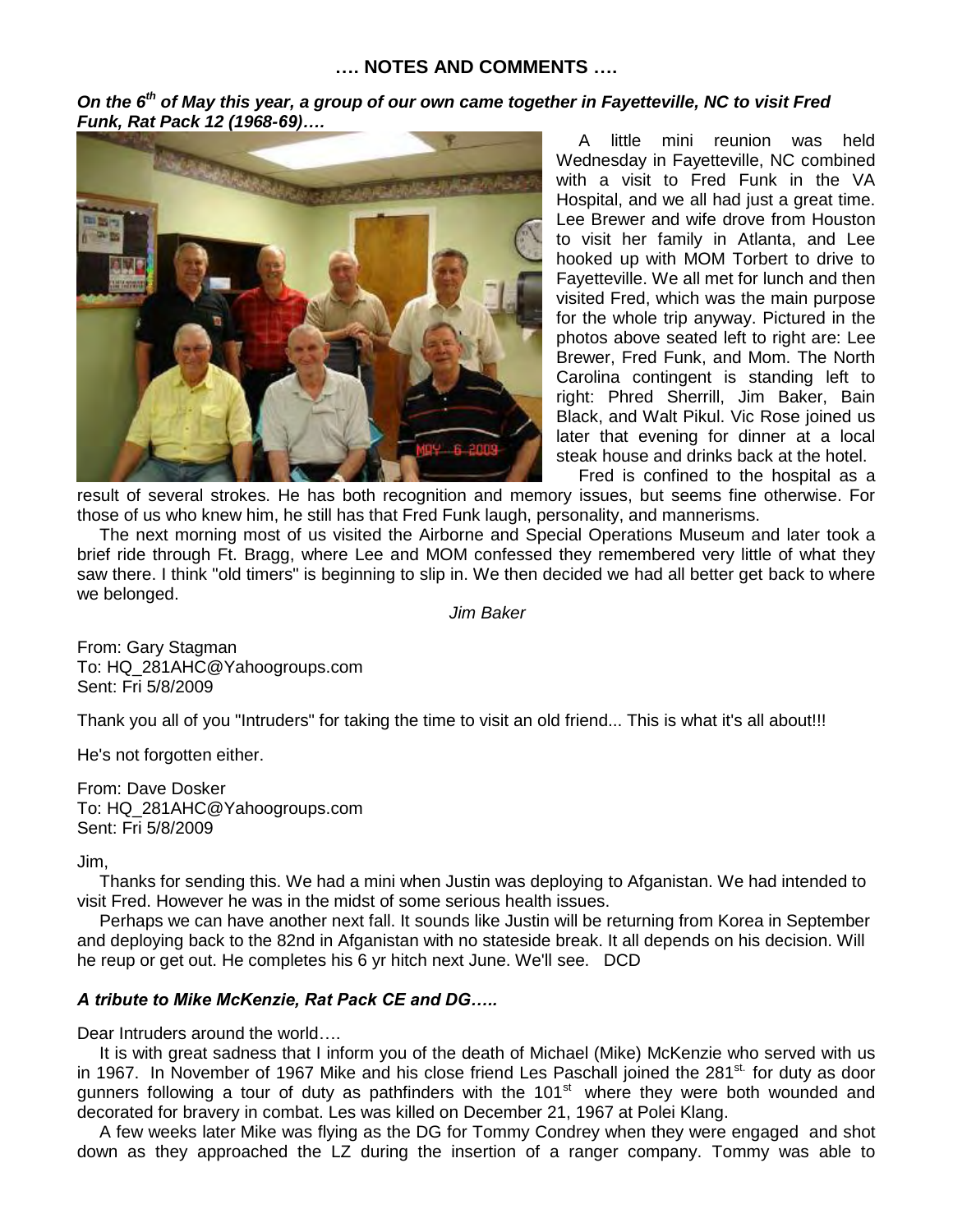maneuver his helicopter into a small clearing where he and the crew evacuated the aircraft. Aaron Rich was flying rescue one that day and he immediately "chopped" his way to the ground next to the down aircraft and recovered the crew. Mike had been struck by at least two rounds and was unconscious and had to be carried to rescue one by John Galkiewicz who was Tommy's co-pilot. Mike and the CE were taken to the field hospital at Pleiku where Mike was treated and placed in a total body cast. The following day he was evacuated to Japan where he began his recovery, which consumed the next five years of his life.

Following his release from the service Mike attended college and became a respected college professor. Mike was the most severely wounded Intruder under our watch and he lived with his wounds for the rest of his life. We made contact with him several years ago and at one of our reunions in Vegas we had the honor of presenting him with the Air Medal which he had never received. Over the past years I have maintained contact with Mike and have had some very interesting conversations with him especially on the subject of the political players in his home state of Michigan. Mike will be missed and we shall always remember him. He was a true Intruder. *Jack Mayhew, CO, 1967-68*

*From Jerry Stanfield in Hawaii who visits Dave Bitle on Memorial Day every year since 2000 when he led the tribute and burial of Dave at the Punchbowl National Cemetery on Oahu.* 



#### *The following from Paul Greiner, 499th Sig Det & 281st DG, 1968…*

Guys:

Below please see an email I sent to John Piazza a veteran of the US Marines. John is in the process of honoring the military in this country and he established the Armed Forces Museum in Largo, FL. My son Jamie and I recently visited it and were totally blown away by it. John has put tons of his own money into this place and every single tank, APC, machine gun, pistol, etc etc is kept and maintained in working condition.

I would like to encourage all of you to visit the museum when the opportunity arises. I would especially like to see some of the 281st Assn officers get in touch with John and figure out a way to contribute to the museum with information and artifacts from the 281st.

Especially cool is the memorial walkway they have. My brother in law bought a brick for my Dad and me and it was incredible when I saw both our names there. It is a great way to honor a friend or loved one. I am ordering one for the 281st AHC. It is a great place. *Paul J. Greiner* 

**To:** [info@armedforcesmuseum.com](mailto:info@armedforcesmuseum.com)  **Sent:** Saturday, April 25, 2009

John, I've heard a lot about you. I'm Bill Harrington's brother-in-law, April's my sister. My son Jamie and I visited the museum on April 14th but didn't get to meet you. My son and I were both totally blown away with what we experienced there and I just want to thank you for how you've honored the military of this great country.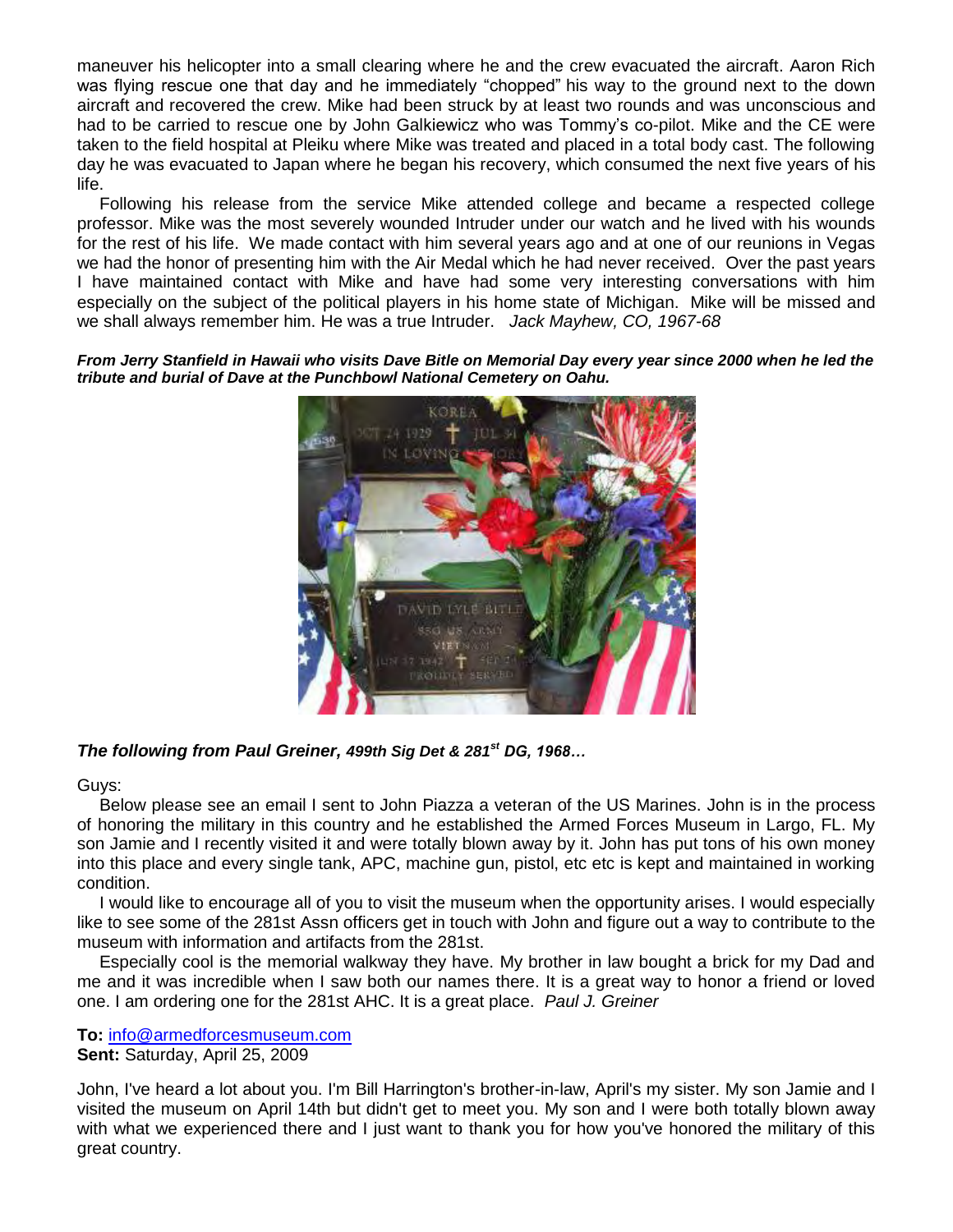I was deeply touched seeing my Dad's name on the memorial walkway. I was proud to have my name there as well. I am deeply grateful to Bill for thinking of my Dad and me. Jamie and I took two simulator rides. They were great. I could have sat there all day. I was a helicopter door gunner in Vietnam and look forward to the day you get a simulation of a Huey making a gun run. I will spend the entire day in there then.

 I would like to purchase an 8X 8 brick for my unit the 281st Assault Helicopter Company.<http://www.281stahc.org/SF/sflinks.html>We were the original helicopter company developed for Special Operations in Vietnam and worked with Project Delta and supported Recondo School in Nha Trang. Recondo School was considered the deadliest school in the world and the history channel did a special on it. I will be in touch with you soon about the brick.

 I am letting all the guys I am in contact with know about the museum. Hopefully you will be getting visits from the 281st guys in the near future. They are all very special.

#### *And last, from the Editor….*

OK guys, that's it for this newsletter. As per normal, I encourage you to comment and to submit articles. Most importantly; **COME TO THE REUNION! IT'S NOT TOO LATE!** You'll have a blast. To borrow a TV slogan….. **"I GURANTEE IT!"** No kidding. Pack up the wife, kids, grandkids, friends, neighbors, girl friends ….. what all.

Just come to St Louis and this old Wolf Packer will buy you a snort.

#### **SEE YOU IN ST LOUIS**

*"Sure the LZ is secure, I'm whispering because I have a cold. Trust me."*

**281ST AHC ASSOCIATION, INC. Established 4 July 1999** 



Ed Haas

#### **EXECUTIVE BOARD APPOINTED OFFICERS**

**President Awards –** Ken Smith Frank Little **Membership Committee Chairman -** Gary Stagman **Vice President Committee Chairman - Jack Mayhew Remembrance Committee Chairman - Jack Mayhew Historian - Bob Mitchell Historian - Bob Mitchell Secretary Historical Memorabilia Chairman –** Fred Lewis Jeff Murray **Internet Groups Administrator -** Brent Gourley **Treasurer Communications Communications Communications Communications Communications Communications Communications Communications Communications Communications Communications Communications Communications Communications C**  Jerry (Fred) Beck **Reunion Committee Chairman –** MOM Torbert **Survivor Assistance Chairman - Marshall Hawkins Ken Smith Memorabilia Sales Committee Chairman** – Jay Hays  **Junior Member@Large Chaplain** - Norm Kaufman

**Immediate Past President Newsletter Editor/Public Relations** Jay Hays Fred Mentzer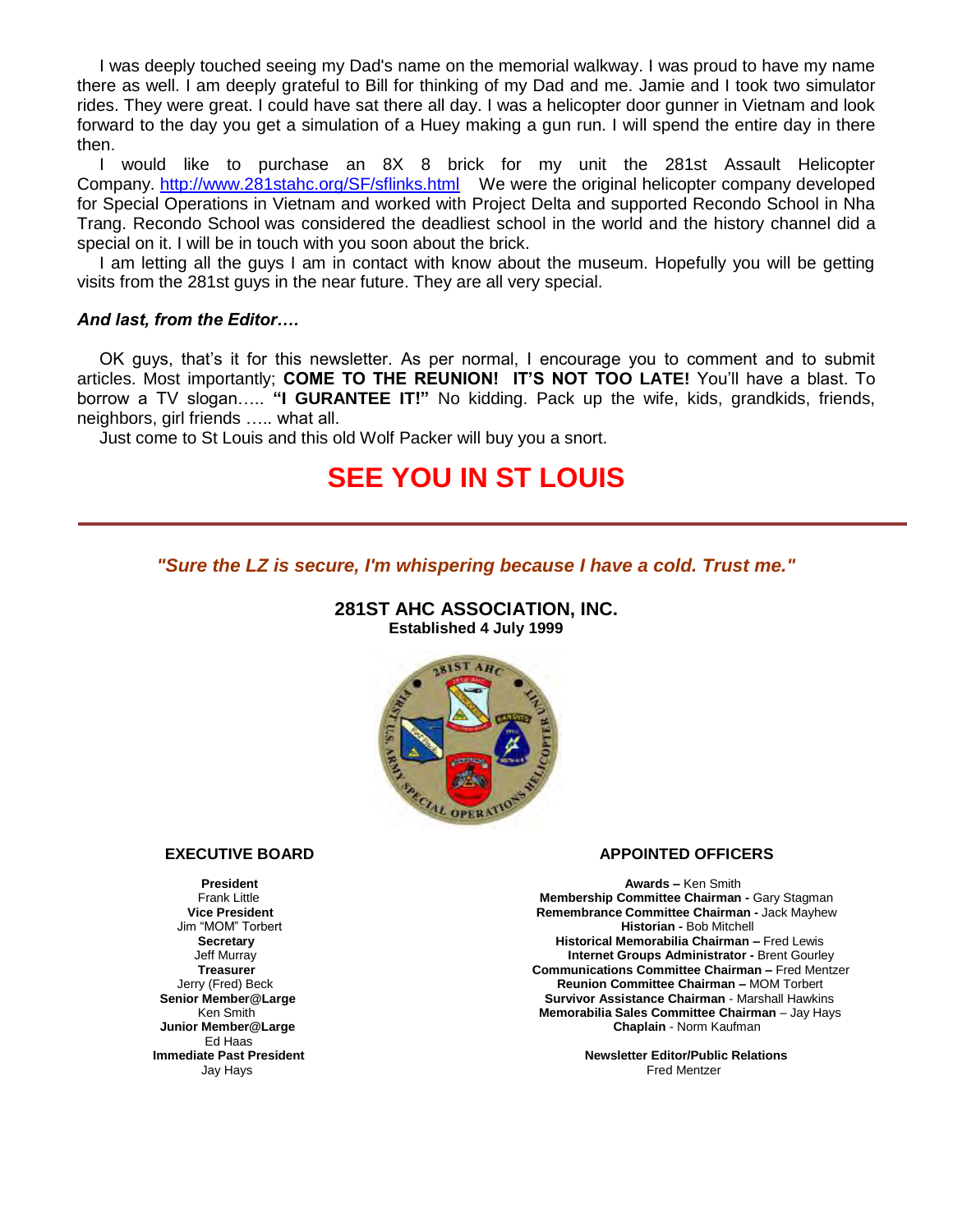**281st ASSAULT HELICOPTER COMPANY ASSOCIATION**



### *"OFFICIAL BALLOT"* **2009 EXECUTIVE BOARD ELECTION**

### **For Association Vice-President**

(A 3 Year EB Term - Succeeds to President and Immediate Past President in Years 2 and 3)

*Vote for One:*

**Kenneth D. "Ken" Smith - Bandit 1/68 - 1/69**

**or**

**James W. "Jim" Baker - Rat Pack 11/68 - 11/69**

#### **Uncontested Positions**

(Should a position to be filled be uncontested, the individual who declared for or was nominated for the position shall be considered to be elected by acclamation.)

#### *Association Secretary:*

**Jeffrey R. "Jeff" Murray - Wolf Pack 10/68 - 10/69**

*Association Junior Member @ Large:*

**Frank E. Becker - Maintenance 6/67 - 2/69**

### **\*\* Completed Ballots should be mailed to: \*\***

**Ed Haas**

**39 Farmington Chase Farmington, CT 06032 - 3188**

**\*\* And must be postmarked NLT 15 July 2009 \*\***

**Member Name Membership #**